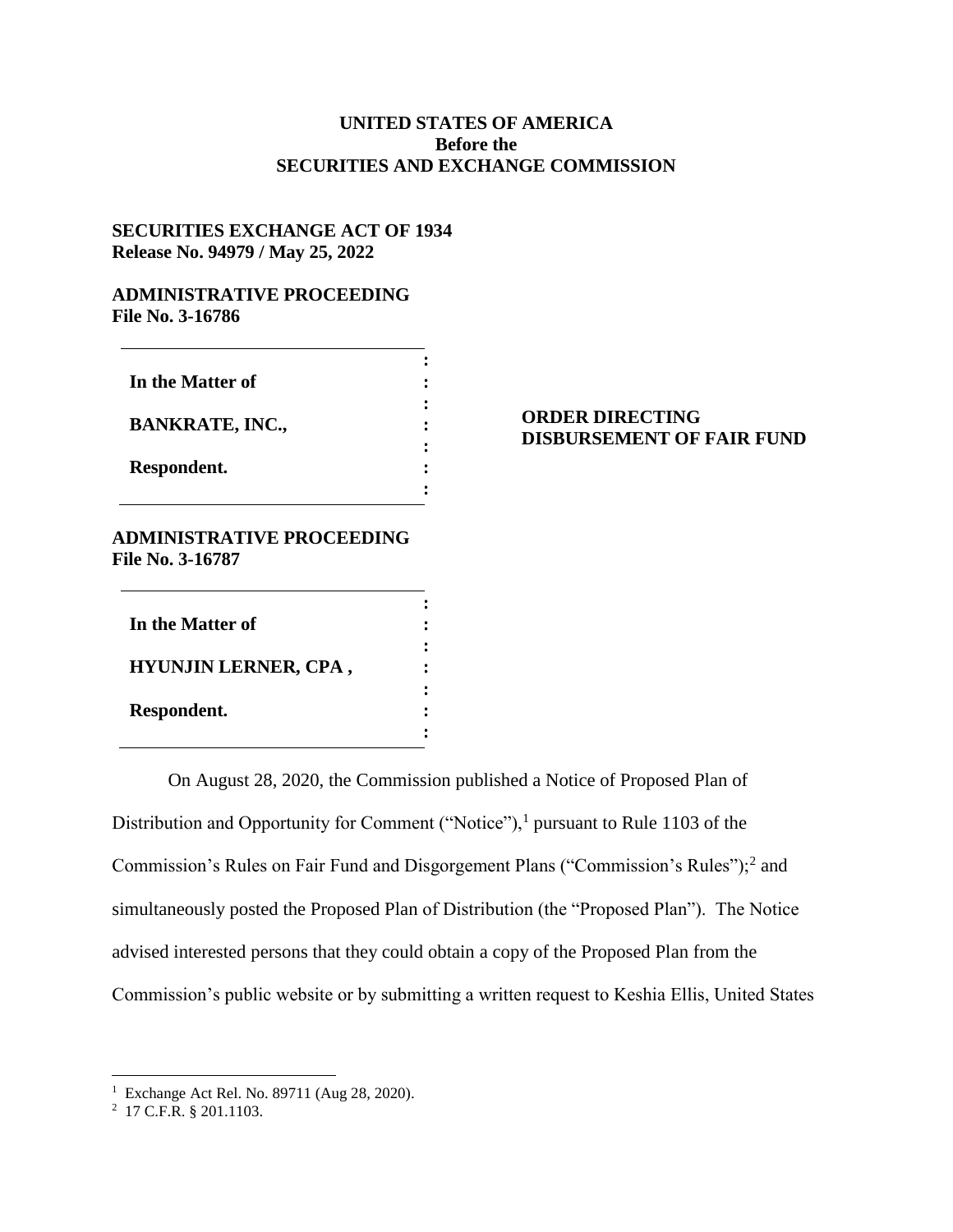Securities and Exchange Commission, 100 F Street, NE, Washington, DC 20549-5876. The Notice also advised that all persons desiring to comment on the Proposed Plan could submit their comments, in writing, within 30 days of the Notice. The Commission received no comments on the Proposed Plan during the comment period. On October 15, 2020, the Secretary, pursuant to delegated authority, issued an order approving the Proposed Plan,<sup>3</sup> and posted the approved Plan of Distribution (the "Plan").

The Plan provides for the distribution of the Fair Fund, plus accumulated interest, less taxes, fees, and expenses, to the harmed investors according to the methodology set forth in the Plan. In accordance with the Plan, the Claims Bar Date has passed and all timely submitted claims have been processed by the Fund Administrator. All investors whose claims have been denied, in whole or in part, have been notified and provided the opportunity to cure.

Pursuant to the Plan, the Fund Administrator has submitted a payment file to Commission staff with a reasonable assurances letter as to the completeness and accuracy of the information contained therein. The Commission staff has reviewed and accepted the payment file and requests, pursuant to Rule 1101(b)(6) of the Commission's Rules, 17 C.F.R. § 201.1101(b)(6), that the Commission authorize the transfer of \$15,418,912.17 from the Fair Fund to the Fair Fund's escrow account at The Huntington National Bank for distribution by the Fund Administrator to the eligible claimants in accordance with the Plan.

 $\overline{a}$ 

<sup>&</sup>lt;sup>3</sup> See Order Approving Plan of Distribution, Exchange Act Rel. No. 90188 (Oct 15, 2020).